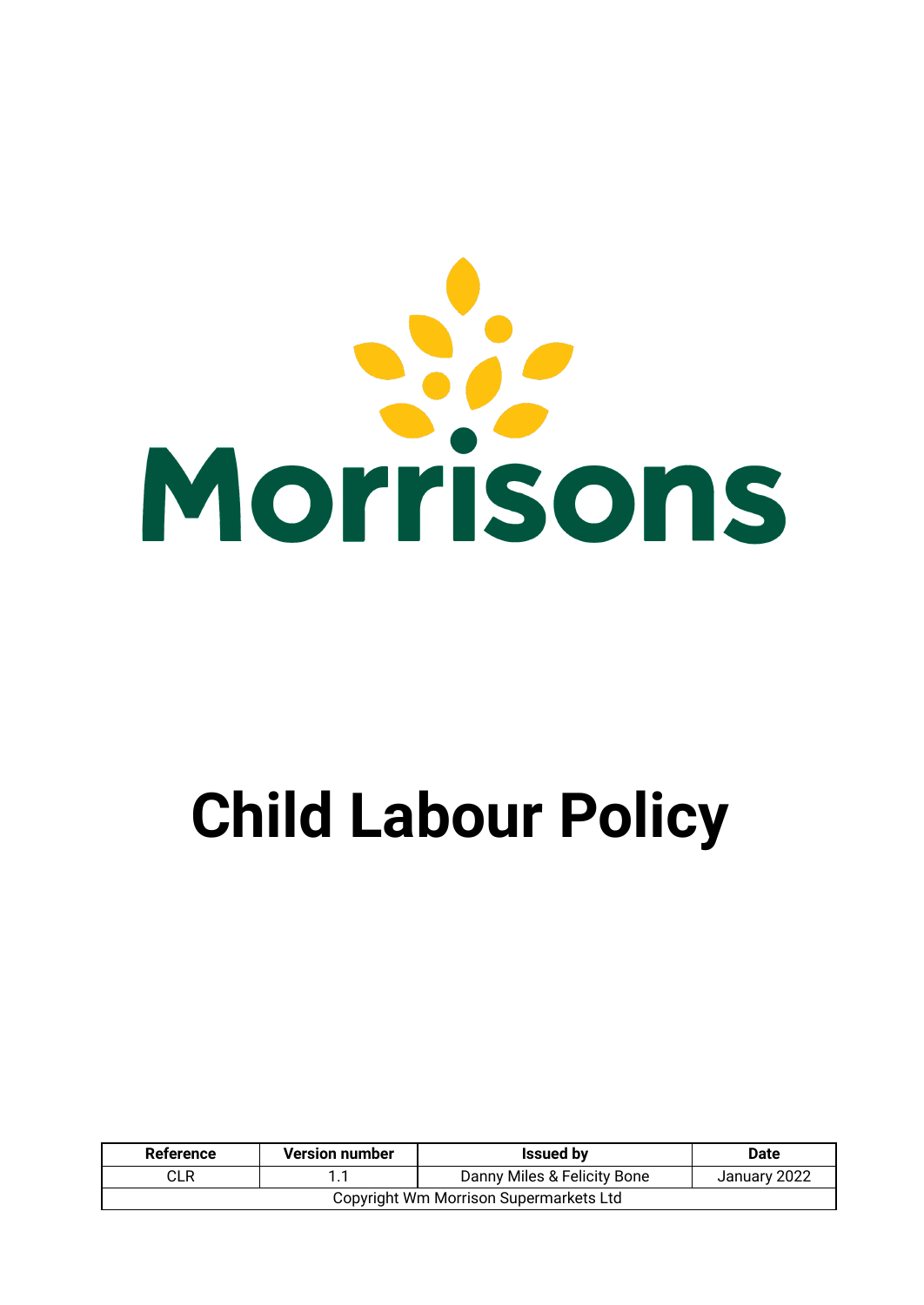## **Child Labour Policy**

Morrisons is committed to preventing and addressing the use of child labour in our supply chains and protecting the rights of young workers. Our Ethical Trading Code expressly prohibits the use of child labour. It further states that:

- *● There shall be no new recruitment of child labour;*
- *● Companies shall develop or participate in and contribute to policies and programmes which provide for the transition of any child found to be performing child labour to enable them to attend quality education until no longer a child; "child" and "child labour" are defined in the appendix to this policy;*
- *● Young persons under 18 shall not be employed at night or in hazardous conditions;*
- *● Policies and procedures relating to Child Labour shall conform to the provisions of the relevant International Labour Organisation (ILO) Standards.*

We expect suppliers to undertake credible due diligence and monitor their operations to ensure that their sites and supply chains are free from child labour and/or young people employed in hazardous work.

If child labour is found at an own-brand manufacturing site supplying products to Morrisons, we commit to engage with the supplier, the site and any appropriately qualified organisations to develop a solution that prevents further harm and supports the long-term interests of the children involved. Our preferred external support provider in addressing these issues is **The Centre for Child Rights and Business** (The Centre).

Suppliers and manufacturing sites are expected to fully support all stages of the investigation and remediation process, and **cover any costs** detailed in this policy or deemed necessary by Morrisons and our external support provider.

Following a report or discovery of child labour, the supplier and Morrisons will agree a corrective action and remediation plan with the site, which should include the following actions.

### **Immediate protection of children & young workers**

#### **Suppliers must:**

- Ensure that children stop work immediately, are provided a clear explanation of immediate next steps and are supported through the process by either a Social Compliance / Ethical Trading representative or an appropriate member of the supplier's Human Resources / Personnel team;
- Undertake a full review of all site personnel records and create a list of all potential child labourers and young workers;
- Ensure that all children identified have access to safe and adequate housing, are provided with meals, and are adequately protected from harm until they can be reunited with their family;
- Inform Morrisons Ethical Trading via email: [ethical.trading@morrisonsplc.co.uk;](mailto:ethical.trading@morrisonsplc.co.uk)
- If the issue is in China, Vietnam, Myanmar, Laos, Cambodia, Bangladesh or Turkey, contact The Centre for Child Rights and Business [\(CLRservice@childrights-business.org\)](mailto:CLRservice@childrights-business.org) within 24 hours of discovery for guidance on how to proceed. The Centre will provide instructions on next steps and a Notification Form to collect basic information of the case.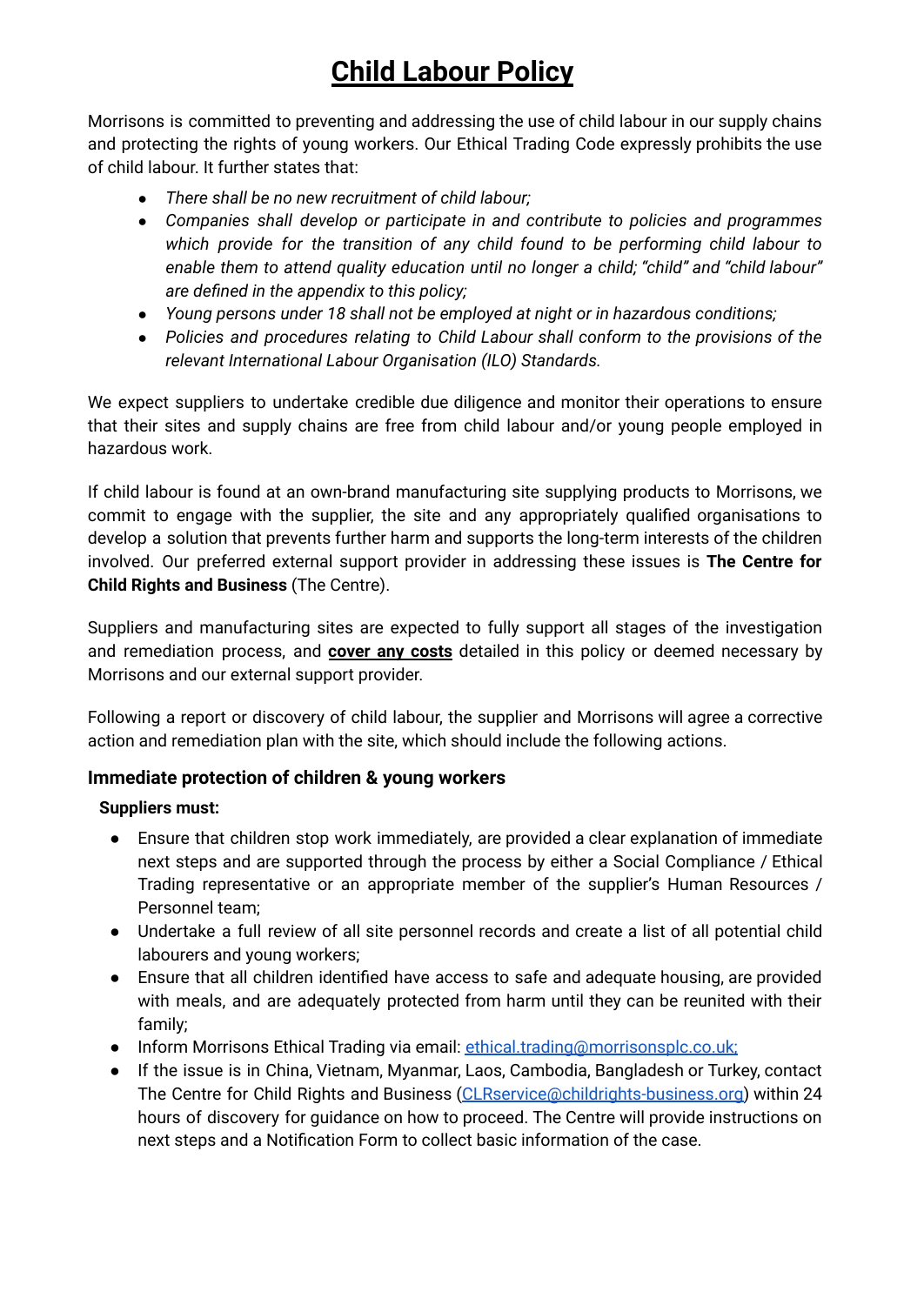#### **Morrisons Ethical Trading will:**

- Inform the Ethical Trading Initiative (ETI) of the issue and share details of the affected manufacturing site(s). We aim to work in collaboration with the ETI, their members and other affected stakeholders in the delivery of any remediation;
- Inform relevant internal stakeholders including, but not limited to, Commercial, Supply Chain, PR and Technical;
- Record all internal actions and communicate any additional requirements to the supplier.

#### **Design & implementation of a remediation plan**

In collaboration with Morrisons and our external support provider, **suppliers must**:

- Explain the restrictions on working ages to the children and assure them that, if they wish, they can continue working after they reach the legal minimum working age.
- Take steps to understand what the children want and need in the short-term, and find out what options exist for re-starting education.
- Develop a remediation plan that:
	- o Provides the opportunity for children to re-enter education and also protects their economic wellbeing, where possible in consultation with a relevant non-governmental organisation, and always in consultation with the child;
	- o Ensures the child receives compensatory remuneration on a monthly basis until they reach working age, or until an alternative long-term solution has been agreed with the child and their family (for example, the employment of an unemployed adult family member in place of the child). Wages should be set at the national or regional legal minimum and paid irrespective of whether the child is supporting family members, or if the child is self-dependent;
	- o Ensures the child has access to appropriate training, apprenticeships or counselling that may be required to support their ongoing wellbeing and development.
	- o Guarantees the child has acceptable and safe accommodation and living conditions;
	- o Documents all actions taken in support of remediation.

#### **Ongoing actions and monitoring**

In collaboration with Morrisons and our external support provider, **suppliers must**:

- Regularly check site personnel records and any remediation actions designed to prevent new recruitment of child workers and enhance protection for young workers who remain in employment.
- Regularly check and report back on the welfare of the child to ensure remediation plans are being delivered effectively. This can be undertaken by a local third party organisation if appropriate.

#### **During this process, suppliers & sites must not:**

- Remove, dismiss or conceal any of the suspected or confirmed child labourers and/or young workers without prior notification to Morrisons;
- Threaten the children or their families, or interfere with any part of the assessment or remediation;
- Conceal or falsify any documentation.

Such actions will be considered by Morrisons as evidence that the supplier and site are not committed to effective child labour remediation, and are in breach of the Morrisons Ethical Trading Code, as per section 17 of the Morrisons Standard Terms and Conditions.